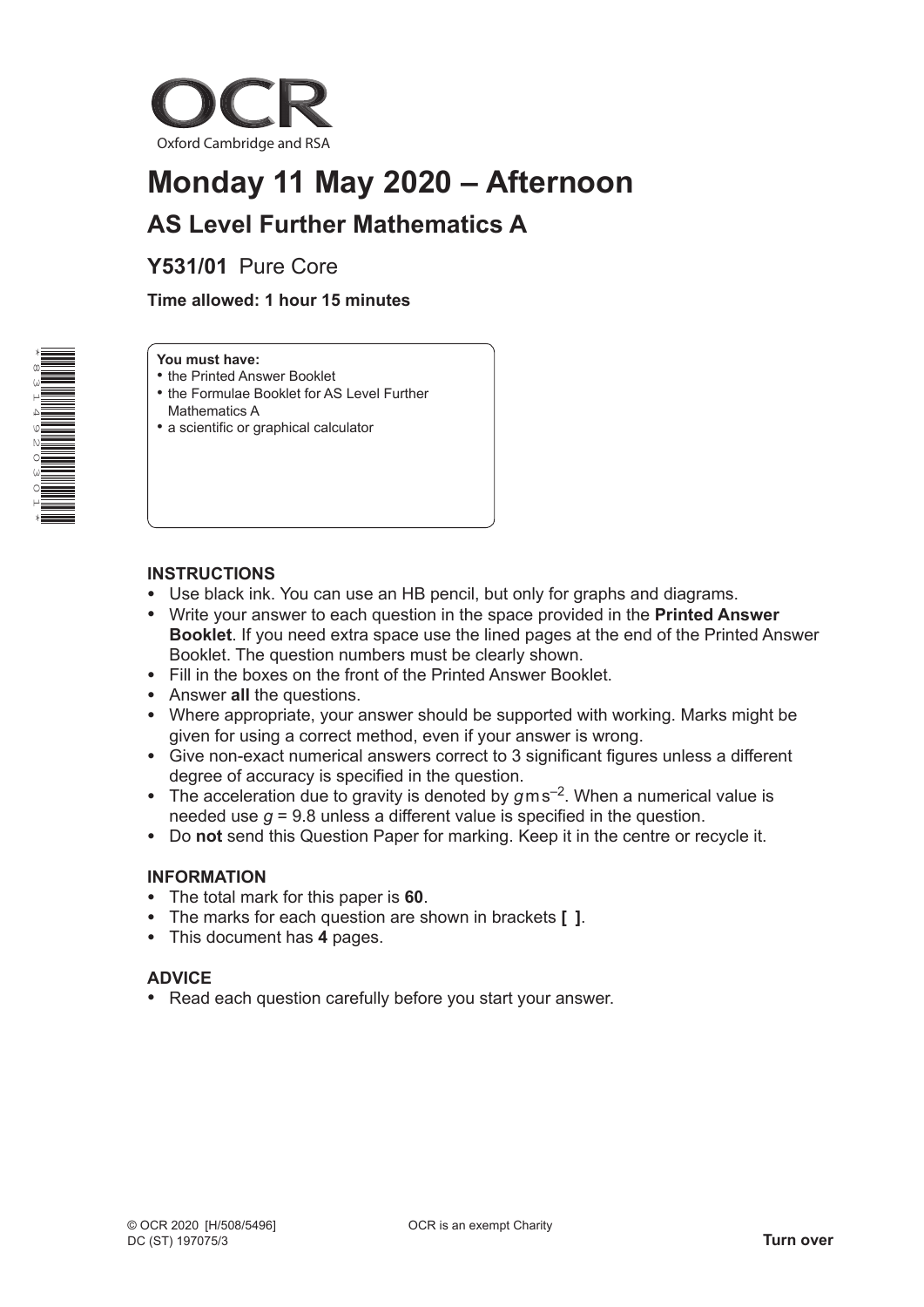# Answer **all** the questions.

# **1 In this question you must show detailed reasoning.**

| Use an algebraic method to find the square roots of $-77 - 36i$ . |  |  |
|-------------------------------------------------------------------|--|--|
|                                                                   |  |  |

**2** P, Q and T are three transformations in 2-D.

P is a reflection in the *x*-axis. **A** is the matrix that represents P.

| (a) Write down the matrix A.                                                                                                                                                                                         | $[1]$ |  |  |
|----------------------------------------------------------------------------------------------------------------------------------------------------------------------------------------------------------------------|-------|--|--|
| Q is a shear in which the y-axis is invariant and the point $\begin{pmatrix} 1 \\ 0 \end{pmatrix}$ is transformed to the point $\begin{pmatrix} 1 \\ 2 \end{pmatrix}$ . <b>B</b> is the<br>matrix that represents Q. |       |  |  |
| Find the matrix <b>B</b> .<br>(b)                                                                                                                                                                                    | $[2]$ |  |  |
| T is P followed by Q. $\bf{C}$ is the matrix that represents T.<br>$(c)$ Determine the matrix $C$ .                                                                                                                  | $[2]$ |  |  |
| L is the line whose equation is $y = x$ .                                                                                                                                                                            |       |  |  |
| Explain whether or not $L$ is a line of invariant points under $T$ .<br>(d)                                                                                                                                          | [2]   |  |  |
| An object parallelogram, $M$ , is transformed under T to an image parallelogram, $N$ .                                                                                                                               |       |  |  |
| Explain what the value of the determinant of $C$ means about<br>(e)                                                                                                                                                  |       |  |  |

- the area of *N* compared to the area of *M*,
- the orientation of *N* compared to the orientation of *M*. **[3]**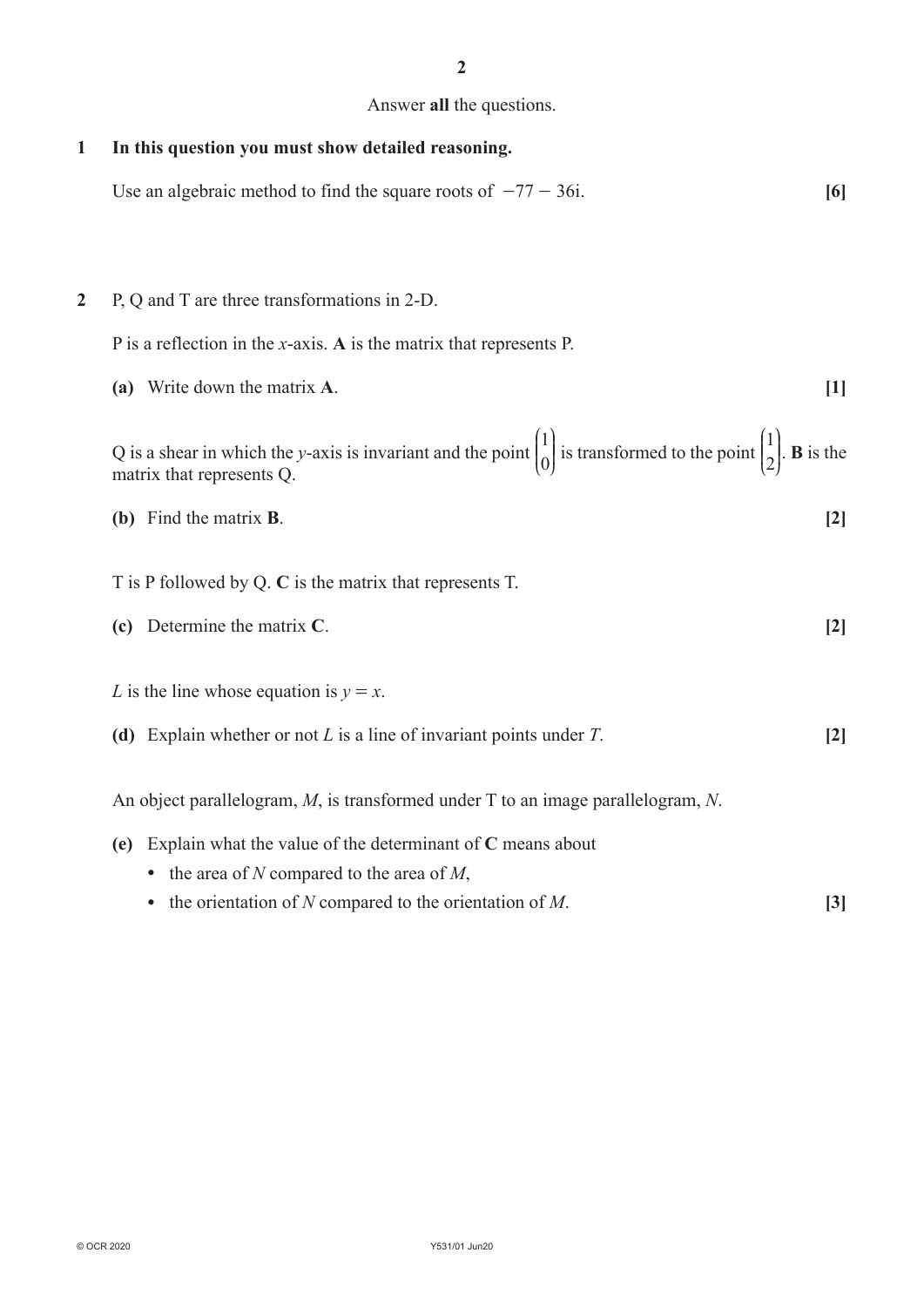## **3 In this question you must show detailed reasoning.**

The complex number  $7 - 4i$  is denoted by z.

- (a) Giving your answers in the form  $a + bi$ , where  $a$  and  $b$  are rational numbers, find the following.
	- $(1)$   $3z 4z^*$  [2]

(ii) 
$$
(z+1-3i)^2
$$
 [2]

$$
\textbf{(iii)} \quad \frac{z+1}{z-1} \tag{2}
$$

- **(b)** Express *z* in modulus-argument form giving the modulus exactly and the argument correct to 3 significant figures. **[3]**
- **(c)** The complex number  $\omega$  is such that  $z\omega = \sqrt{585} (\cos(0.5) + i \sin(0.5))$ .

Find the following.

- $\omega$
- $arg(\omega)$ , giving your answer correct to 3 significant figures **[3]**
- **4** You are given the system of equations

$$
a2x - 2y = 1
$$

$$
x + b2y = 3
$$

where *a* and *b* are real numbers.

- **(a)** Use a matrix method to find *x* and *y* in terms of *a* and *b*. **[4]**
- **(b)** Explain why the method used in part **(a)** works for all values of *a* and *b*. **[2]**

## **5 In this question you must show detailed reasoning.**

The cubic equation  $5x^3 + 3x^2 - 4x + 7 = 0$  has roots  $\alpha$ ,  $\beta$  and  $\gamma$ .

Find a cubic equation with integer coefficients whose roots are  $\alpha + \beta$ ,  $\beta + \gamma$  and  $\gamma + \alpha$ . [7]